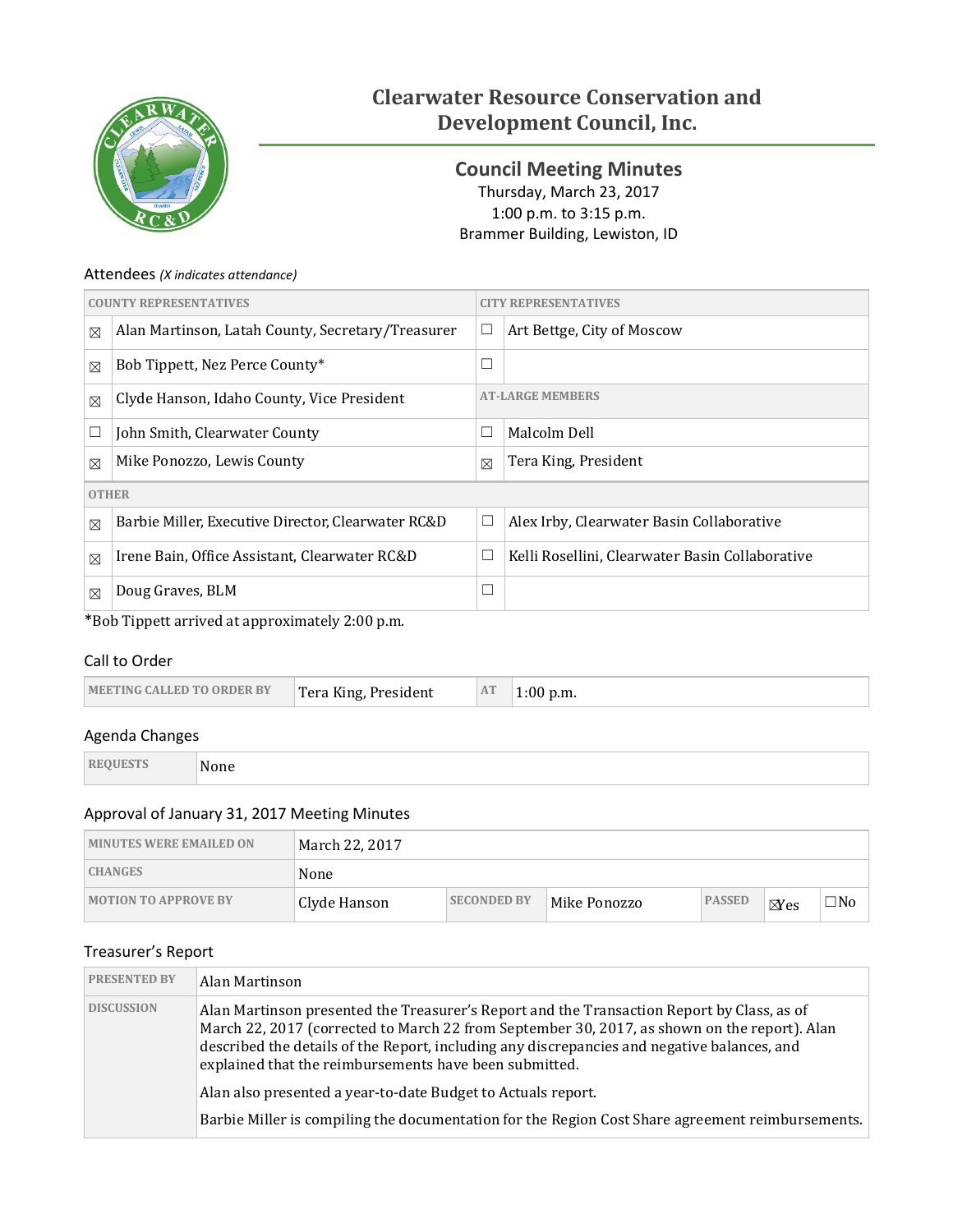|                             |                                                                                                                                                  | third year of the full federal audit. |                    | Alan reported the audit for Clearwater RC&D has been processed by Harris and Company. There<br>were no red flags or problems with the audit, and the report was filed on March 5, 2017. This is our |               |        |              |
|-----------------------------|--------------------------------------------------------------------------------------------------------------------------------------------------|---------------------------------------|--------------------|-----------------------------------------------------------------------------------------------------------------------------------------------------------------------------------------------------|---------------|--------|--------------|
|                             | Barbie added that the RMEF (Rocky Mountain Elk Foundation) will provide funding of \$130,000 for<br>the Wildlife Habitat Restoration Initiative. |                                       |                    |                                                                                                                                                                                                     |               |        |              |
| <b>MOTION TO APPROVE BY</b> |                                                                                                                                                  | Alan Martinson                        | <b>SECONDED BY</b> | Clyde Hanson                                                                                                                                                                                        | <b>PASSED</b> | $N$ es | $\square$ No |

#### Review FY 2018 Schedule of Requested Contributions

| <b>PRESENTED BY</b>   | Alan Martinson                                                                                                                                                                                                                                          |                      |  |  |  |
|-----------------------|---------------------------------------------------------------------------------------------------------------------------------------------------------------------------------------------------------------------------------------------------------|----------------------|--|--|--|
| <b>DISCUSSION</b>     | The Schedule of Requested Contributions presented to the Council by Alan shows the contribution<br>levels requested from the Council sponsors. The Council has not raised the levels for the past few<br>years. The requests are to be sent out in May. |                      |  |  |  |
| <b>CONCLUSIONS</b>    | Consensus is that the letters should go out at the previous level and the Council reconsider an<br>increase a year from now.                                                                                                                            |                      |  |  |  |
| <b>ACTION ITEMS</b>   | <b>PERSON RESPONSIBLE</b><br><b>DEADLINE</b>                                                                                                                                                                                                            |                      |  |  |  |
| contribution list.    | Ask Council members for thoughts as to who to add or other updates to the                                                                                                                                                                               | <b>Barbie Miller</b> |  |  |  |
| consider the request. | Proceed with the new marketing and outreach ideas so that when we do ask for $\vert$ Barbie Miller<br>larger contributions, the contributors will be aware of why they should                                                                           |                      |  |  |  |
| requests by May 2018. | Get the contribution list updated and start earlier next year, in time to mail out                                                                                                                                                                      | <b>Barbie Miller</b> |  |  |  |

#### Executive Director's Report

| <b>PRESENTED BY</b>           | Barbie Miller                                                                                                                                                                                              |                            |  |  |  |
|-------------------------------|------------------------------------------------------------------------------------------------------------------------------------------------------------------------------------------------------------|----------------------------|--|--|--|
|                               | <b>EXECUTIVE COMMITTEE VOTES BY EMAIL</b>                                                                                                                                                                  |                            |  |  |  |
| hour.                         | Hiring Anthony Hatcher, Eva Colberg, and Deborah Blanscet as Lead Field Botanists at Approved February 16, 2017<br>\$14.50 per hour and to recruit 3 additional Field Botanists at the rate of \$12.50 per |                            |  |  |  |
| agreement with Teri McKenzie. | Inland Northwest Food Network (INWFN) Executive Director professional services                                                                                                                             | Approved February 27, 2017 |  |  |  |
|                               | Hiring Irene Bain as the temporary, part-time office assistant at \$13 per hour,<br>beginning March 7, 2017, and ending September 30, 2017.                                                                | Approved February 27, 2017 |  |  |  |
|                               | Hiring Channing Weber, Nikki Andersen, and Sabrina Schuler as Field Botanists for<br>the WHRI program at \$12.50 per hour.                                                                                 | Approved February 27, 2017 |  |  |  |
|                               | CBC CFLRP Coordinator contract renewal with Northwest Management, Inc. (NMI).                                                                                                                              | Approved on March 16, 2017 |  |  |  |
| <b>EMAIL VOTE DISCUSSION</b>  |                                                                                                                                                                                                            |                            |  |  |  |

Question arose concerning Public Meeting Law and email voting. The Council is not bound by this law.

Not all legal counsel for the Council members agree with this practice. It was agreed that each Council member is to follow their attorneys' decisions.

Barbie Miller will reach out to other RC&Ds to ask how they handle email voting.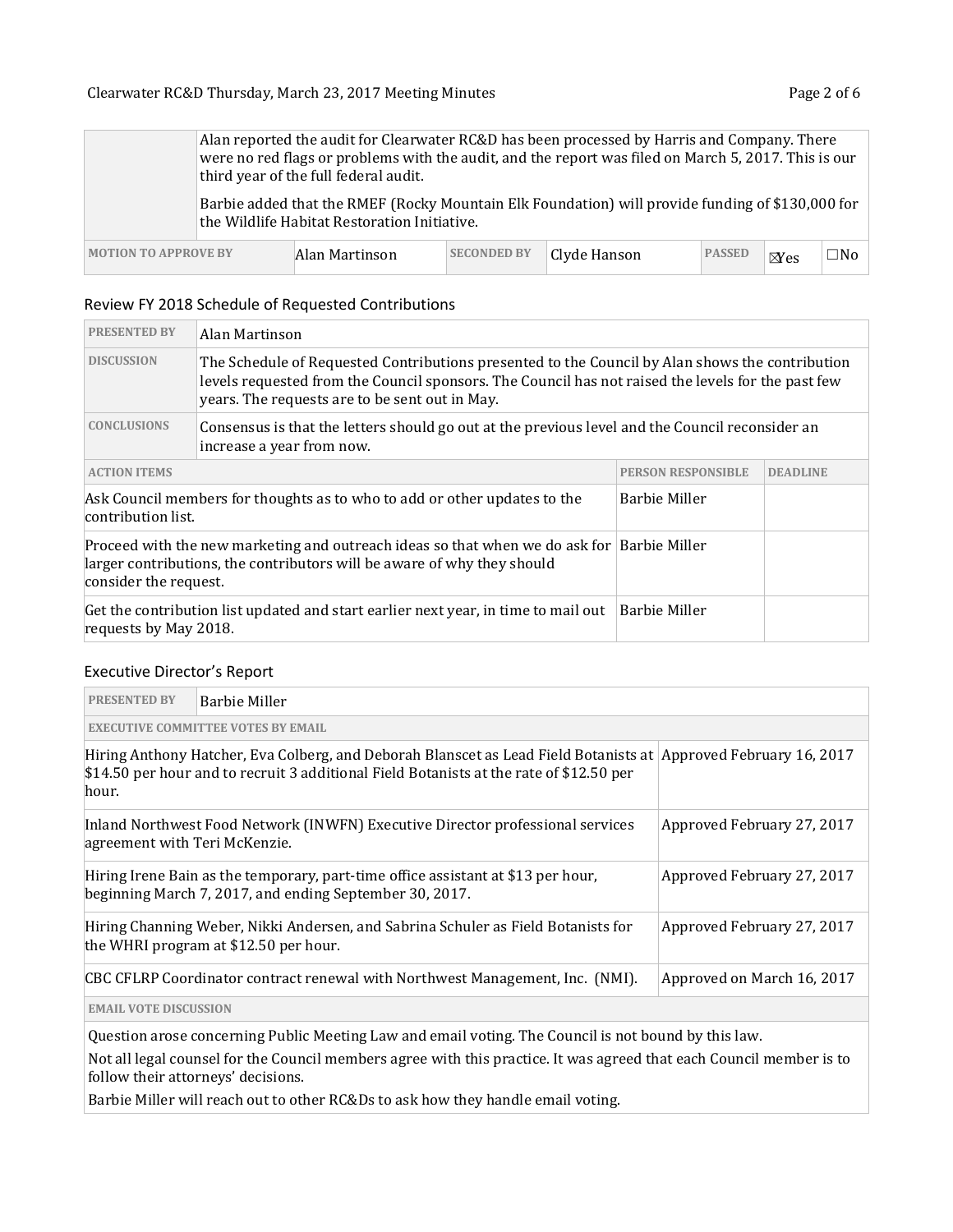#### **IGNITING INNOVATIONS PROJECT UPDATE**

Chris St. Germaine provided an email update. Things are going well with them, and they will hold their third networking meeting on April 6. So far, at each session they've had over a dozen innovators and entrepreneurs.

- October 2016: Basic Entrepreneurship—George Tanner, U of I
- January 2017: Idea to Product Tips and Tricks—Ed Endebroch (local inventor)
- April 2017: Sam Creason, Attorney, will discuss Patents and Intellectual Property protection.
- Next workshop will be a trade-show like atmosphere where we bring in small business funders.
- Malcolm Dell set up a Facebook site developed to promote more regular interaction.

#### **FIRE MITIGATION PROJECT UPDATE**

Doug Graves was recently hired by the BLM, and he will replace Kristen Sanders as the Program Officer for the Community Fire Assistance agreement. Barbie and Doug met briefly to discuss the agreement. After June 2017, Doug will have a better idea of how the BLM wishes to utilize the agreement.

#### **COLLECTION BILLS FROM THE FOREST SERVICE**

Gil Gale from the Forest Service contacted Barbie Miller this morning about notices of outstanding amounts of \$70,000 as well as \$5,000 due to the Forest Service from Clearwater RC&D. Over the last several months, Alan Martinson and Barbie have reviewed emails and files and have determined that the Collective Agreement expired September 30, 2013, and, in fact, the billing was not received from the Forest Service until nine months after the agreement expired. It is their understanding that the funding was to come from another Forest Service agreement to be passed through to pay the collective agreement. Barbie and Alan will continue to research and communicate with Debbie Church and Gil Gale to get this straightened out and wrapped up.

**INWFN PROJECT UPDATE**

Teri McKenzie provided an email update:

Five new people joined the INWFN Board of Directors. They have been given use of an office space for \$20/month in Spokane. Working committees are being formed to oversee key functions.

A new intern is helping coordinate a new initiative called the Power of Produce (PoP) Club being launched this summer at the Hayden Farmers Market. The Club is free for children ages 5 -12 to help support their interest in healthy food choices.

They continue to offer the monthly hands-on Seasonal Kitchen cooking classes, Food for Thought Book Club, and Chew on This; and they are developing other programs such as a knife skills class, food preservation, and butchering. In the fall, they will be hosting teen cooking classes.

In March they hosted a successful Seed Swap with over 120 people in attendance to exchange seeds.

Next year they plan a health-farm summit to bring health care professionals and producers in their region together in the hope regional hospitals will begin to source some of their food from local, organic producers.

They are also working on a multi-year project to establish a community farm.

**FOREST SERVICE YOUTH ENGAGEMENT PROJECTS**

In February the Forest Service was applying for more youth engagement funding for such programs as Forest and Fun Camp. Barbie provided a letter of support on behalf of the Council for that effort. They are looking for more funding for bus drivers' salaries and transportation costs to get the kids into the forest, as well as funding for the Forest and Fun Camp that they are already putting on. They are also looking to reinvigorating and updating a wilderness skills trail curriculum that was used on the Nez Perce and Clearwater National Forests in the late 1990's and early 2000's, calling it Connecting Youth to Cultural and Wilderness Heritage. It will support local students and will be using the Lochsa Historical Ranger Station (LHS) as the setting for the program.

They are asking for \$1100 for the Forest and Fun Camp and \$3,400 for the Connecting Youth program.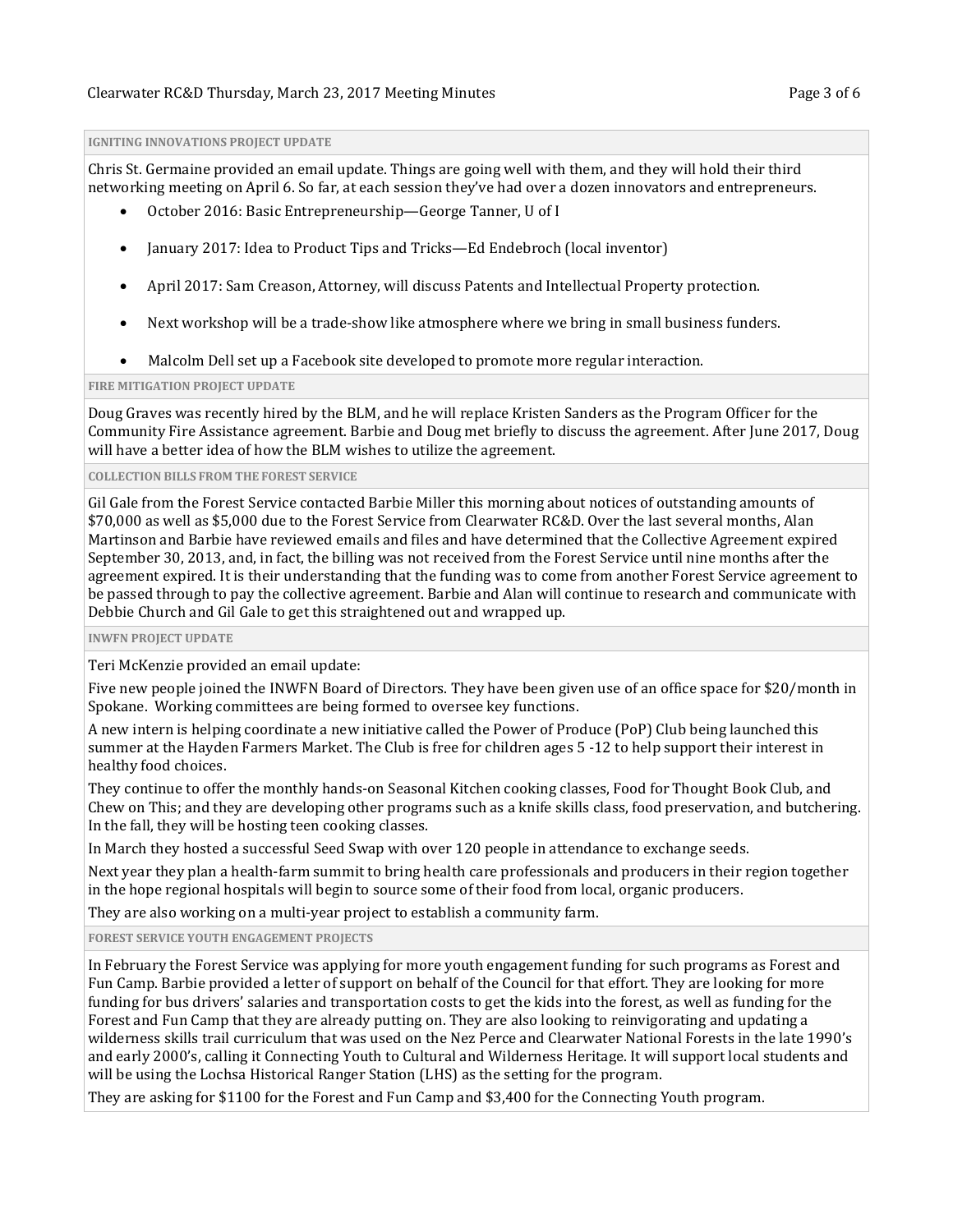#### OUTREACH ACTIVITY

Barb Coyner, a Potlatch resident, has been in contact with Barbie. She is a professional writer and editor and used to write for the Ruralite, as well as ag and timber magazines. She is excited that we are in Potlatch now, and she would like to write an article and post it in the Potlatch CIA (Community Information Agency) Newsletter to let people know who we are and what we are doing, without any charge other than the cost of the advertising. She could be helpful for other future outreach efforts as well.

#### National RC&D Restructuring Update

| <b>PRESENTED BY</b> | Clyde Hanson                                                                                                                                                 |
|---------------------|--------------------------------------------------------------------------------------------------------------------------------------------------------------|
| <b>DISCUSSION</b>   | Clyde was a member of one of three groups assigned the task of coming up with a restructuring plan<br>for the National RC&D. A summary of the new structure: |
|                     | Retains the representation from the 7 Regional Associations.<br>$\bullet$                                                                                    |
|                     | Institutes three national Nominating Districts that will elect from the membership.<br>$\bullet$                                                             |
|                     | The Board will recruit for confirmation at least two at-large, under-represented<br>$\bullet$<br>community representatives to serve on the Board.            |
|                     | NARC&DC will continue to annually elect its officers, select its committee chairs, and<br>$\bullet$<br>oversee the administration of NARC&DC operations.     |
|                     | The new structure will be in place by June 30, 2017.<br>$\bullet$                                                                                            |

#### Western RC&D Update

| <b>PRESENTED BY</b> | Clyde Hanson                                                                                                                                                                                                                                                            |
|---------------------|-------------------------------------------------------------------------------------------------------------------------------------------------------------------------------------------------------------------------------------------------------------------------|
| <b>DISCUSSION</b>   | The February meeting of the Western RC&D was cancelled because there were not enough<br>confirmed attendees. There are items that need to be done, including next year's budget and bylaw<br>changes, and the next meeting is tentatively scheduled for April 25, 2017. |

#### CBYCC Update

| <b>PRESENTED BY</b> | Tera King and Barbie Miller                                                                                                                                                                                                                                                                                                                                                                                          |
|---------------------|----------------------------------------------------------------------------------------------------------------------------------------------------------------------------------------------------------------------------------------------------------------------------------------------------------------------------------------------------------------------------------------------------------------------|
| <b>DISCUSSION</b>   | The Clearwater Basin Youth Conservation Corp (CBYCC) season is getting into full swing. We will be<br>doing interviews soon, and the youth employment application is available on the CBC website as<br>well as the Facebook page. So far, there have been presentations in seven schools, and we hired Blue<br>541, a Coeur d'Alene firm, to design and produce a poster for outreach in promoting the application. |
|                     | In the past, there has been one leader and five youth per CBYCC crew. This year we will also have<br>one or two in a wilderness trail crew and are recruiting for this as well. Ultimately we will have 32<br>employees!                                                                                                                                                                                             |
|                     | We are focusing on Pierce and Orofino as we were lacking in applications for that area last year. All<br>applicants will be given an interview to give them the opportunity to meet everyone and the<br>experience of presenting themselves. Three-person teams from each town conduct these interviews<br>over an entire week.                                                                                      |
|                     | We have received a Memorandum of Understanding (MOU) from Idaho County Invasive Plant<br>Management to hire CBYCC crews and will be receiving MOUs from BLM, Idaho Firewise, and the<br>National Park Service soon.                                                                                                                                                                                                  |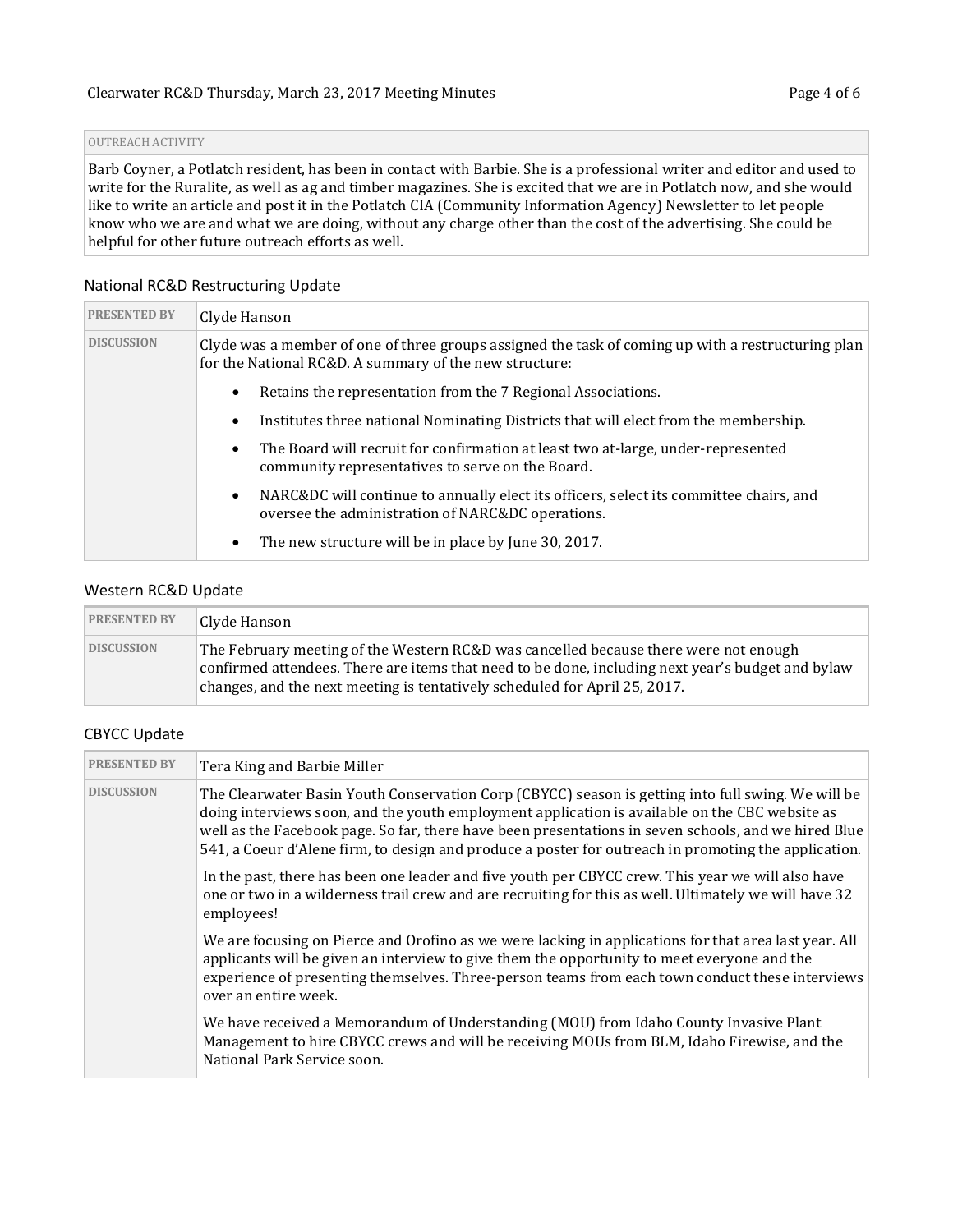|                                                                                                                                                                                                                                                                                                                                                    |                                                                                                                                                                                                                                                                      | $\sim$ , $\sim$ , $\sim$ , $\sim$ , $\sim$ , $\sim$ , $\sim$ , $\sim$ , $\sim$ , $\sim$ , $\sim$ , $\sim$ , $\sim$ , $\sim$ , $\sim$ , $\sim$ , $\sim$ , $\sim$ , $\sim$ , $\sim$ , $\sim$ , $\sim$ , $\sim$ , $\sim$ , $\sim$ , $\sim$ , $\sim$ , $\sim$ , $\sim$ , $\sim$ , $\sim$ , $\sim$ |                    |                    |               |                |              |
|----------------------------------------------------------------------------------------------------------------------------------------------------------------------------------------------------------------------------------------------------------------------------------------------------------------------------------------------------|----------------------------------------------------------------------------------------------------------------------------------------------------------------------------------------------------------------------------------------------------------------------|-----------------------------------------------------------------------------------------------------------------------------------------------------------------------------------------------------------------------------------------------------------------------------------------------|--------------------|--------------------|---------------|----------------|--------------|
| <b>PRESENTED BY</b>                                                                                                                                                                                                                                                                                                                                | <b>Barbie Miller</b>                                                                                                                                                                                                                                                 |                                                                                                                                                                                                                                                                                               |                    |                    |               |                |              |
| <b>DISCUSSION</b><br>Idaho County Invasive Plant Management desires to collaborate with CBYCC crews to eradicate,<br>control, and maintain invasive weeds within Idaho County. The Idaho County MOU names as key<br>officials Connie Jensen-Blyth, Idaho County Invasive Plant Management; Barbie Miller, Clearwater<br>RC&D and Tera King, CBYCC. |                                                                                                                                                                                                                                                                      |                                                                                                                                                                                                                                                                                               |                    |                    |               |                |              |
|                                                                                                                                                                                                                                                                                                                                                    | The MOU lays out the method of payment, liability insurance requirements, observance of minimum<br>wage laws, and other legal payroll requirements. The work plan for the Idaho County projects spans<br>a 3-week period and the allowed cost is a total of \$9,000. |                                                                                                                                                                                                                                                                                               |                    |                    |               |                |              |
| <b>CONCLUSIONS</b>                                                                                                                                                                                                                                                                                                                                 | Motion to approve the Idaho County MOU for CBYCC work crews.                                                                                                                                                                                                         |                                                                                                                                                                                                                                                                                               |                    |                    |               |                |              |
| <b>MOTION TO APPROVE BY</b>                                                                                                                                                                                                                                                                                                                        |                                                                                                                                                                                                                                                                      | Alan Martinson                                                                                                                                                                                                                                                                                | <b>SECONDED BY</b> | <b>Bob Tippett</b> | <b>PASSED</b> | $\boxtimes$ es | $\square$ No |

# Request for Approval of Idaho County MOU for CBYCC Crew Work

### Request to Hire Nat Davis for CBYCC Pre-Season Work

| <b>PRESENTED BY</b> | Tera King                                                                                                                                                                                                                                                                                                                                                             |  |        |              |  |  |  |  |
|---------------------|-----------------------------------------------------------------------------------------------------------------------------------------------------------------------------------------------------------------------------------------------------------------------------------------------------------------------------------------------------------------------|--|--------|--------------|--|--|--|--|
| <b>DISCUSSION</b>   | Last year Nat Davis, one of the CBYCC crew leaders, worked under the Framing Our Community<br>contract to prepare for the CBYCC work season—recruitment in schools, procuring necessary tools,<br>etc. The CBYCC Council desires to put him on the payroll sooner lowering overhead and making it<br>easier to keep track of exact time spent on the pre-season work. |  |        |              |  |  |  |  |
|                     | Because he has already started, we would need to pay him for work that's already been done plus<br>reimbursement for mileage. Last year he was paid \$19.08 per hour, all of which is paid through the<br>participating agreements.                                                                                                                                   |  |        |              |  |  |  |  |
| <b>CONCLUSIONS</b>  | Motion to hire Nat Davis for CBYCC pre-season work.                                                                                                                                                                                                                                                                                                                   |  |        |              |  |  |  |  |
|                     | <b>MOTION TO APPROVE BY</b><br><b>SECONDED BY</b><br><b>PASSED</b><br>Alan Martinson<br>Clyde Hanson                                                                                                                                                                                                                                                                  |  | $N$ es | $\square$ No |  |  |  |  |

### Sustainable Forestry Tour Sponsorship Request

| <b>PRESENTED BY</b>         | Barbie Miller                                                                                                                                                                                                                             |              |                    |              |               |                |              |
|-----------------------------|-------------------------------------------------------------------------------------------------------------------------------------------------------------------------------------------------------------------------------------------|--------------|--------------------|--------------|---------------|----------------|--------------|
| <b>DISCUSSION</b>           | Idaho Forest Products is requesting again this year our support for the Sustainable Forestry Tour<br>program in the amount of \$500. Last year we received thank you letters from Idaho teachers as to<br>how successful the program was. |              |                    |              |               |                |              |
| <b>CONCLUSIONS</b>          | Motion to continue sponsorship for the 2017 Idaho Forest Products Sustainable Forestry Tours for<br>\$500.                                                                                                                                |              |                    |              |               |                |              |
| <b>MOTION TO APPROVE BY</b> |                                                                                                                                                                                                                                           | Clyde Hanson | <b>SECONDED BY</b> | Mike Ponozzo | <b>PASSED</b> | $\boxtimes$ es | $\square$ No |

# Board Development Strategy & Quorum Discussion

| <b>PRESENTED BY</b> | Barbie Miller                                                                                                                                                                                                                                                                                                                                                                                                                                                                                              |
|---------------------|------------------------------------------------------------------------------------------------------------------------------------------------------------------------------------------------------------------------------------------------------------------------------------------------------------------------------------------------------------------------------------------------------------------------------------------------------------------------------------------------------------|
| <b>DISCUSSION</b>   | As part of our strategic planning, we need to recruit Council members to fill vacancies after having<br>lost four members in just the last year. Lack of members is causing the problem of running up<br>against our quorum requirements. Everyone who pays a sponsorship fee is eligible to have a<br>member on the Council and should be reminded of that privilege by putting the information in the<br>sponsorship letters. Several possible individual names were put forward by those present today. |